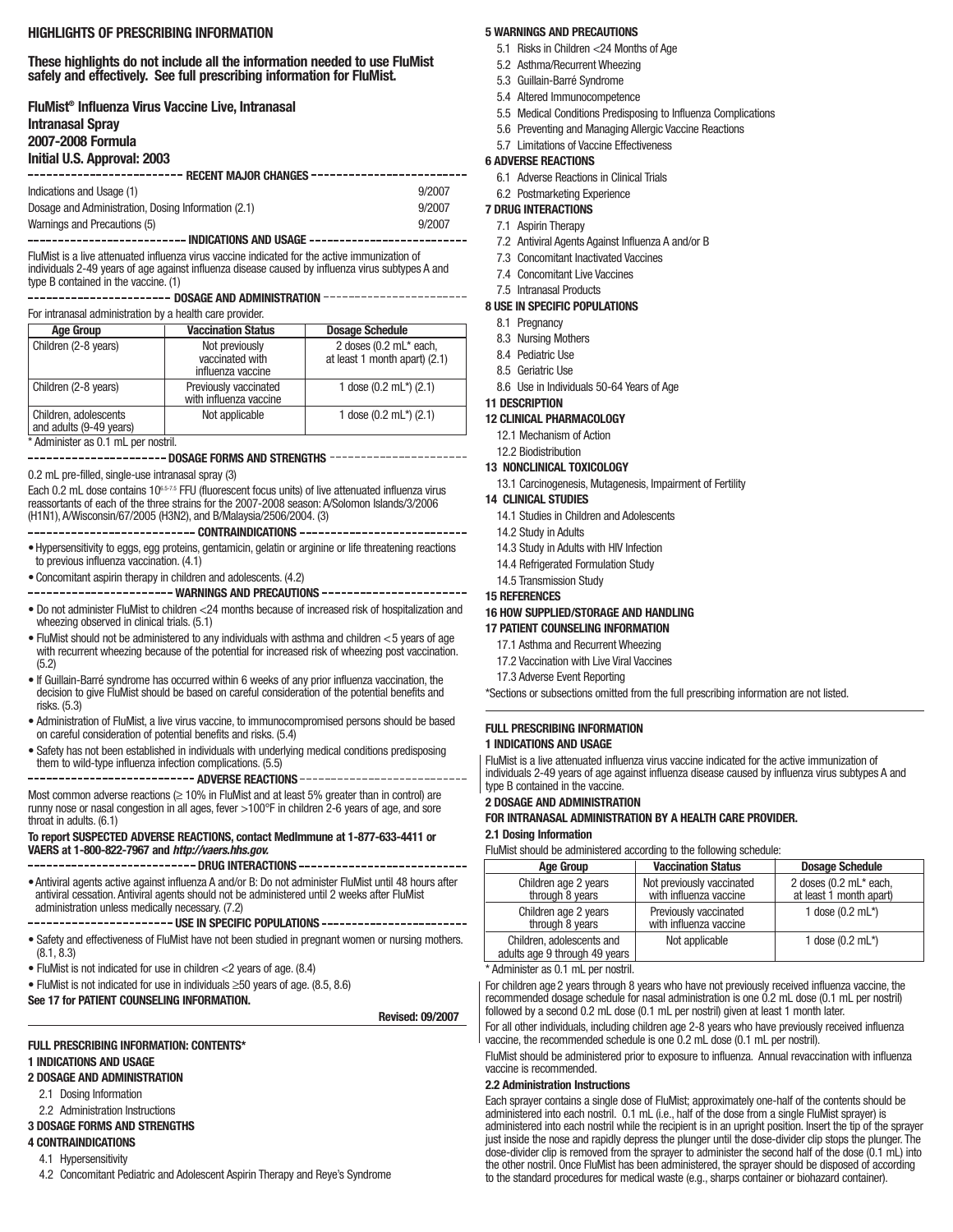

#### **3 DOSAGE FORMS AND STRENGTHS**

0.2 mL pre-filled, single-use intranasal spray.

Each 0.2 mL dose of FluMist is formulated to contain 106.5-7.5 FFU (fluorescent focus units) of each of three live attenuated influenza virus reassortants: A/Solomon Islands/3/2006 (H1N1), A/Wisconsin/67/2005 (H3N2), and B/Malaysia/2506/2004 [1].

#### **4 CONTRAINDICATIONS**

#### **4.1 Hypersensitivity**

FluMist is contraindicated in individuals with a history of hypersensitivity, especially anaphylactic reactions, to eggs, egg proteins, gentamicin, gelatin, or arginine or with life-threatening reactions to previous influenza vaccinations.

#### **4.2 Concomitant Pediatric and Adolescent Aspirin Therapy and Reye's Syndrome**

FluMist is contraindicated in children and adolescents (2-17 years of age) receiving aspirin therapy or aspirin-containing therapy, because of the association of Reye's syndrome with aspirin and wildtype influenza infection.

#### **5 WARNINGS AND PRECAUTIONS**

#### **5.1 Risks in Children <24 Months of Age**

Do not administer FluMist to children <24 months of age. In clinical trials, an increased risk of wheezing post-vaccination was observed in FluMist recipients <24 months of age. An increase in hospitalizations was observed in children <24 months of age after vaccination with FluMist. [*See Adverse Reactions (6.1)*.]

#### **5.2 Asthma/Recurrent Wheezing**

FluMist should not be administered to any individuals with asthma and children  $<$  5 years of age with recurrent wheezing because of the potential for increased risk of wheezing post vaccination unless the potential benefit outweighs the potential risk.

Do not administer FluMist to individuals with severe asthma or active wheezing because these individuals have not been studied in clinical trials.

#### **5.3 Guillain-Barré Syndrome**

If Guillain-Barré syndrome has occurred within 6 weeks of any prior influenza vaccination, the decision to give FluMist should be based on careful consideration of the potential benefits and potential risks [*see also Adverse Reactions (6.2)*].

#### **5.4 Altered Immunocompetence**

Administration of FluMist, a live virus vaccine, to immunocompromised persons should be based on careful consideration of potential benefits and risks. Although FluMist was studied in 57 asymptomatic or mildly symptomatic adults with HIV infection [*see Clinical Studies (14.3)*], data supporting the safety and effectiveness of FluMist administration in immunocompromised individuals are limited.

#### **5.5 Medical Conditions Predisposing to Influenza Complications**

The safety of FluMist in individuals with underlying medical conditions that may predispose them to complications following wild-type influenza infection has not been established. FluMist should not be administered unless the potential benefit outweighs the potential risk.

#### **5.6 Preventing and Managing Allergic Vaccine Reactions**

Prior to vaccination, review the individual's medical history for possible sensitivity to influenza vaccine or vaccine components. Treatment must be readily available in the event of an acute anaphylactic reaction following vaccination [*see Contraindications (4.1)*].

### **5.7 Limitations of Vaccine Effectiveness**

FluMist may not protect all individuals receiving the vaccine.

#### **6 ADVERSE REACTIONS**

FluMist is not indicated in children <24 months of age. In a clinical trial, among children 6-23 months of age, wheezing requiring bronchodilator therapy or with significant respiratory symptoms occurred in 5.9% of FluMist recipients compared to 3.8% of active control recipients (Relative Risk 1.5, 95% CI: 1.2, 2.1). Wheezing was not increased in children ≥24 months of age.

Hypersensitivity, including anaphylactic reaction, has been reported post-marketing.

[*See Warnings and Precautions (5.1) and Adverse Reactions (6.1, 6.2)*.]

#### **6.1 Adverse Reactions in Clinical Trials**

*Because clinical trials are conducted under widely varying conditions, adverse reaction rates observed in the clinical trials of a drug cannot be directly compared to rates in the clinical trials of another drug and may not reflect the rates observed in practice.*

A total of 9537 children and adolescents 1-17 years of age and 3041 adults 18-64 years of age received FluMist in randomized, placebo-controlled Studies D153-P501, AV006, D153-P526, AV019 and AV009 described below. In addition, 4179 children 6-59 months of age received FluMist in Study MI-CP111, a randomized, active-controlled trial. Among pediatric FluMist recipients 6 months-17 years of age, 50% were female; in the study of adults, 55% were female. In MI-CP111, AV006,

D153-P526, AV019 and AV009, subjects were White (71%), Hispanic (11%), Asian (7%), Black (6%), and Other (5%), while in D153-P501, 99% of subjects were Asian.

#### *Adverse Reactions in Children and Adolescents*

In a placebo-controlled safety study (AV019) conducted in a large Health Maintenance Organization (HMO) in children 1-17 years of age  $(n = 9689)$ , an increase in asthma events, captured by review of diagnostic codes, was observed in children <5 years of age (Relative Risk 3.53, 90% CI: 1.1, 15.7). This observation was prospectively evaluated in Study MI-CP111.

In MI-CP111, an active-controlled study, increases in wheezing and hospitalization (for any cause) were observed in children <24 months of age, as shown in Table 1.

| ٠<br>٠<br>× |  |
|-------------|--|
|-------------|--|

### **Percentages of Children with Hospitalizations and Wheezing from MI-CP111**

| <u>. Urbonimyoo of Onimi on With Hoophunkutono unu Whoching Hond Mill Of The</u> |                             |                |                                    |  |  |  |  |
|----------------------------------------------------------------------------------|-----------------------------|----------------|------------------------------------|--|--|--|--|
| <b>Adverse Reaction</b>                                                          | <b>Age Group</b>            | <b>FluMist</b> | <b>Active Control</b> <sup>®</sup> |  |  |  |  |
| Hospitalizations <sup>b</sup>                                                    | 6-23 months ( $n = 3967$ )  | $4.2\%$        | $3.2\%$                            |  |  |  |  |
|                                                                                  | 24-59 months ( $n = 4385$ ) | 2.1%           | 2.5%                               |  |  |  |  |
| Wheezing <sup>c</sup>                                                            | 6-23 months ( $n = 3967$ )  | 5.9%           | $3.8\%$                            |  |  |  |  |
|                                                                                  | 24-59 months ( $n = 4385$ ) | 2.1%           | $2.5\%$                            |  |  |  |  |

<sup>a</sup> Injectable influenza vaccine.

**P From randomization through 180 days post last vaccination.** 

<sup>c</sup> Wheezing requiring bronchodilator therapy or with significant respiratory symptoms evaluated from randomization through 42 days post last vaccination.

Most hospitalizations observed were gastrointestinal and respiratory tract infections and occurred more than 6 weeks post vaccination. In post hoc analysis, rates of hospitalization in children 6-11 months of age ( $n = 1376$ ) were 6.1% in FluMist recipients and 2.6% in active control recipients. Table 2 shows an analysis of pooled solicited events, occurring in at least 1% of FluMist recipients and at a higher rate compared to placebo, post Dose 1 for Study D153-P501 and AV006 and solicited events post Dose 1 for Study MI-CP111. Solicited events were those about which parents/guardians were specifically queried after vaccination with FluMist. In these studies, solicited events were documented for 10 days post vaccination. Solicited events post Dose 2 for FluMist were similar to those post Dose 1 and were generally observed at a lower frequency.

| Table 2                                                                                         |                 |
|-------------------------------------------------------------------------------------------------|-----------------|
| Summary of Solicited Events Observed within 10 Days after Dose 1 for                            |                 |
| Vaccine <sup>®</sup> and either Placebo or Active Control Recipients; Children 2-6 Years of Age |                 |
| D153-P501 & AV006                                                                               | <b>MI-CP111</b> |

|                               | <b>DIJJ-I JUI 0. AVUUU</b>                |                                           | 111-VL 11                    |                                                  |  |
|-------------------------------|-------------------------------------------|-------------------------------------------|------------------------------|--------------------------------------------------|--|
|                               | <b>FluMist</b><br>N=876-1764 <sup>c</sup> | <b>Placebo</b><br>N=424-1036 <sup>c</sup> | <b>FluMist</b><br>$N = 2170$ | <b>Active Control</b> <sup>b</sup><br>$N=2165$ ° |  |
| <b>Event</b>                  | ℅                                         | %                                         | %                            | ℅                                                |  |
| Runny Nose/                   |                                           |                                           |                              |                                                  |  |
| <b>Nasal Congestion</b>       | 58                                        | 50                                        | 51                           | 42                                               |  |
| <b>Decreased Appetite</b>     | 21                                        | 17                                        | 13                           | 12                                               |  |
| <b>Irritability</b>           | 21                                        | 19                                        | 12                           | 11                                               |  |
| Decreased Activity (Lethargy) | 14                                        |                                           |                              | 6                                                |  |
| Sore Throat                   | 11                                        | 9                                         | 5                            | 6                                                |  |
| Headache                      | 9                                         |                                           |                              |                                                  |  |
| Muscle Aches                  | 6                                         | 3                                         |                              |                                                  |  |
| Chills                        | 4                                         | 3                                         | 2                            |                                                  |  |
| Fever                         |                                           |                                           |                              |                                                  |  |
| 100-101°F Oral                | 9                                         | 6                                         | հ                            | 4                                                |  |
| 101-102°F Oral                |                                           | 3                                         |                              | 3                                                |  |

<sup>a</sup> Frozen formulation used in AV006; Refrigerated formulation used in D153-P501 and MI-CP111. **b** Injectable influenza vaccine.

<sup>c</sup> Number of evaluable subjects (those who returned diary cards) for each event. Range reflects differences in data collection between the 2 pooled studies.

In clinical studies D153-P501 and AV006, other adverse reactions in children occurring in at least 1% of FluMist recipients and at a higher rate compared to placebo were: abdominal pain (2% FluMist vs. 0% placebo) and otitis media (3% FluMist vs. 1% placebo).

An additional adverse reaction identified in the active-controlled trial, MI-CP111, occurring in at least 1% of FluMist recipients and at a higher rate compared to active control was sneezing (2% FluMist vs. 1% active control).

In a separate trial (MI-CP112) that compared the refrigerated and frozen formulations of FluMist in children and adults ages 5-49 years of age, the solicited events and other adverse events were consistent with observations from previous trials. Fever of >103°F was observed in 1 to 2% of children 5-8 years of age.

In a separate placebo-controlled trial (D153-P526) using the refrigerated formulation in a subset of older children and adolescents 9-17 years of age who received one dose of FluMist, the solicited events and other adverse events were generally consistent with observations from previous trials. Abdominal pain was reported in 12% of FluMist recipients compared to 4% of placebo recipients and decreased activity was reported in 6% of FluMist recipients compared to 0% of placebo recipients.

#### *Adverse Reactions in Adults*

In adults 18-49 years of age in Study AV009, summary of solicited adverse events occurring in at least 1% of FluMist recipients and at a higher rate compared to placebo include runny nose (44% FluMist vs. 27% placebo), headache (40% FluMist vs. 38% placebo), sore throat (28% FluMist vs. 17% placebo), tiredness/weakness (26% FluMist vs. 22% placebo), muscle aches (17% FluMist vs. 15% placebo), cough (14% FluMist vs. 11% placebo), and chills (9% FluMist vs. 6% placebo).

In addition to the solicited events, other adverse reactions from Study AV009 occurring in at least 1% of FluMist recipients and at a higher rate compared to placebo were: nasal congestion (9% FluMist vs. 2% placebo) and sinusitis (4% FluMist vs. 2% placebo).

#### **6.2 Postmarketing Experience**

*The following adverse reactions have been identified during postapproval use of FluMist. Because these reactions are reported voluntarily from a population of uncertain size, it is not always possible to reliably estimate their frequency or establish a causal relationship to vaccine exposure.*

#### Gastrointestinal disorders: Nausea, vomiting, diarrhea

Immune system disorders: Hypersensitivity reactions (including anaphylactic reaction, facial edema and urticaria)

Nervous system disorders: Guillain-Barré syndrome, Bell's Palsy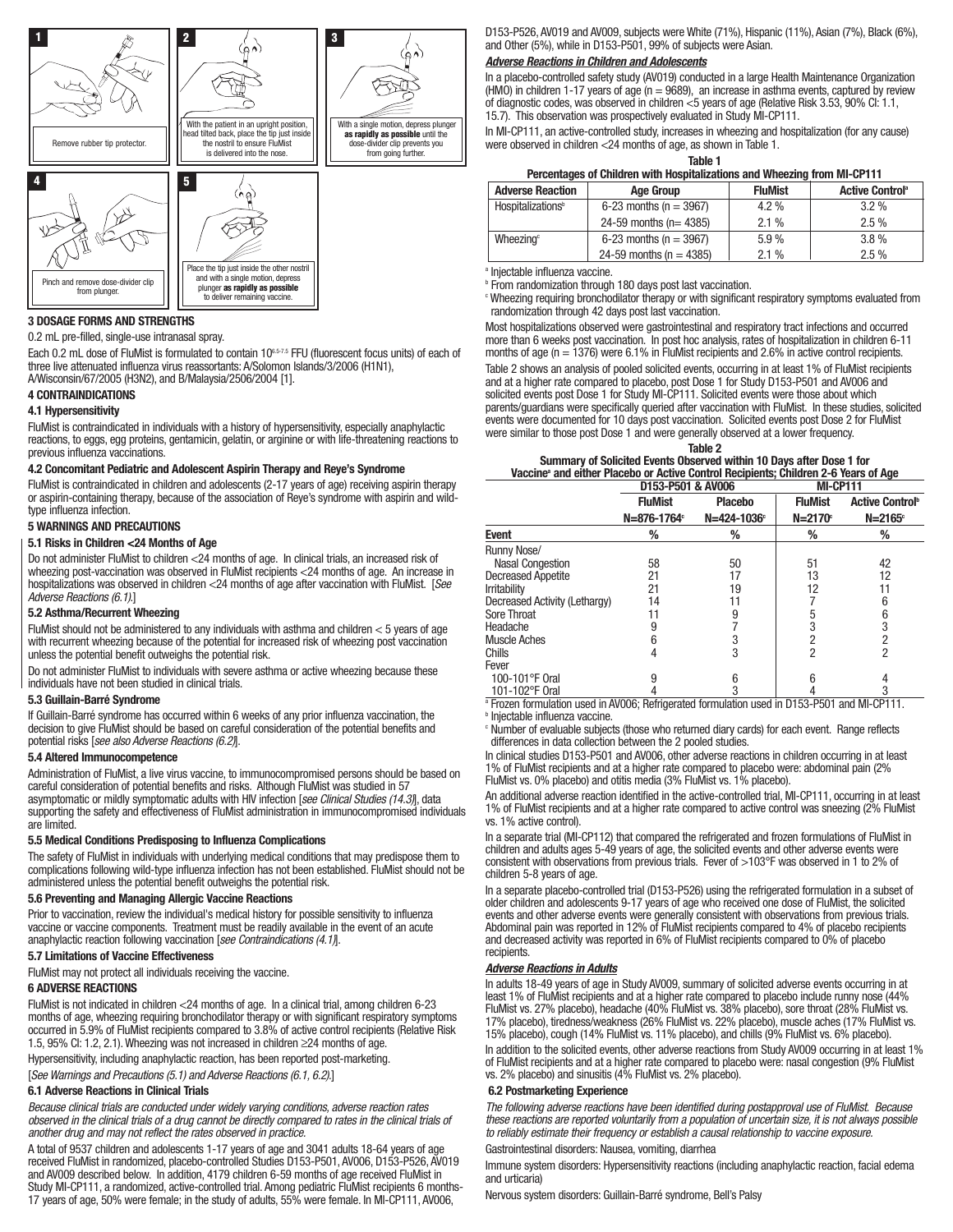# Respiratory, thoracic and mediastinal disorders: Epistaxis

Skin and subcutaneous tissue disorders: Rash

#### **7 DRUG INTERACTIONS 7.1 Aspirin Therapy**

Do not administer FluMist to children or adolescents who are receiving aspirin therapy or aspirincontaining therapy [*see Contraindications (4.2)*].

#### **7.2 Antiviral Agents Against Influenza A and/or B**

The concurrent use of FluMist with antiviral agents that are active against influenza A and/or B viruses has not been evaluated. However, based upon the potential for antiviral agents to reduce the effectiveness of FluMist, do not administer FluMist until 48 hours after the cessation of antiviral therapy and antiviral agents should not be administered until two weeks after administration of FluMist unless medically indicated. If antiviral agents and FluMist are administered concomitantly, revaccination should be considered when appropriate.

### **7.3 Concomitant Inactivated Vaccines**

The safety and immunogenicity of FluMist when administered concurrently with inactivated vaccines have not been determined. Studies of FluMist excluded subjects who received any inactivated or subunit vaccine within two weeks of enrollment. Therefore, healthcare providers should consider the risks and benefits of concurrent administration of FluMist with inactivated vaccines.

#### **7.4 Concomitant Live Vaccines**

Concurrent administration of FluMist with the measles, mumps and rubella vaccine and the varicella vaccine was studied in 1245 children 12-15 months of age. Adverse events were similar to those seen in other clinical trials with FluMist [*see Adverse Reactions (6.1)*]. No evidence of interference with immune responses to measles, mumps, rubella, varicella and FluMist vaccines was observed. The safety and immunogenicity in children >15 months of age have not been studied.

#### **7.5 Intranasal Products**

There are no data regarding co-administration of FluMist with other intranasal preparations.

### **8 USE IN SPECIFIC POPULATIONS**

**8.1 Pregnancy**

### **Pregnancy Category C**

Animal reproduction studies have not been conducted with FluMist. It is not known whether FluMist can cause fetal harm when administered to a pregnant woman or can affect reproduction capacity. FluMist should be given to a pregnant woman only if clearly needed.

The effect of the vaccine on embryo-fetal and pre-weaning development was evaluated in a developmental toxicity study using pregnant rats receiving the frozen formulation. Groups of animals were administered the vaccine either once (during the period of organogenesis on gestation day 6) or twice (prior to gestation and during the period of organogenesis on gestation day 6), 250mcL/rat/occasion (approximately 110-140 human dose equivalents based on  $\overline{T}CD_{50}$ ), by intranasal instillation. No adverse effects on pregnancy, parturition, lactation, embryo-fetal or preweaning development were observed. There were no vaccine related fetal malformations or other evidence of teratogenesis noted in this study.

#### **8.3 Nursing Mothers**

It is not known whether FluMist is excreted in human milk. Therefore, as some viruses are excreted in human milk and additionally, because of the possibility of shedding of vaccine virus and the close proximity of a nursing infant and mother, caution should be exercised if FluMist is administered to nursing mothers.

### **8.4 Pediatric Use**

FluMist is not indicated for use in children <24 months of age. FluMist use in children <24 months has been associated with increased risk of hospitalization and wheezing in clinical trials [*see Warnings and Precautions (5.1) and Adverse Reactions (6.1)*].

#### **8.5 Geriatric Use**

FluMist is not indicated for use in individuals ≥65 years of age. Subjects with underlying high-risk medical conditions (n=200) were studied for safety. Compared to controls, FluMist recipients had a higher rate of sore throat.

#### **8.6 Use in Individuals 50-64 Years of Age**

FluMist is not indicated for use in individuals 50-64 years of age. In Study AV009, effectiveness was not demonstrated in individuals 50-64 years of age (n=641). Solicited adverse events were similar in type and frequency to those reported in younger adults.

#### **11 DESCRIPTION**

FluMist (Influenza Virus Vaccine Live, Intranasal) is a live trivalent vaccine for administration by intranasal spray. The influenza virus strains in FluMist are (a) *cold-adapted (ca)* (i.e., they replicate efficiently at 25°C, a temperature that is restrictive for replication of many wild-type influenza viruses); (b) *temperature-sensitive (ts)* (i.e., they are restricted in replication at 37°C (Type B strains) or 39°C (Type A strains), temperatures at which many wild-type influenza viruses grow efficiently); and (c) *attenuated (att)* (they do not produce classic influenza-like illness in the ferret model of human influenza infection). The cumulative effect of the antigenic properties and the *ca, ts,* and *att* phenotypes is that the attenuated vaccine viruses replicate in the nasopharynx to induce protective immunity.

No evidence of reversion has been observed in the recovered vaccine strains that have been tested (135 of possible 250 recovered isolates) [*see Clinical Studies (14.5)*]. For each of the three reassortant strains in FluMist, the six internal gene segments responsible for *ca, ts,* and *att* phenotypes are derived from a master donor virus (MDV), and the two segments that encode the two surface glycoproteins, hemagglutinin (HA) and neuraminidase (NA), are derived from the corresponding antigenically relevant wild-type influenza viruses that have been recommended by the USPHS for inclusion in the annual vaccine formulation. Thus, the three viruses contained in FluMist maintain the replication characteristics and phenotypic properties of the MDV and express the HA and NA of wild-type viruses that are related to strains expected to circulate during the 2007-2008 influenza season. For the Type A MDV, at least five genetic loci in three different internal gene segments contribute to the *ts* and *att* phenotypes. For the Type B MDV, at least three genetic loci in two different internal gene segments contribute to both the *ts* and *att* properties; five genetic loci in three gene segments control the *ca* property.

Specific pathogen-free (SPF) eggs are inoculated with each of the reassortant strains and incubated to allow vaccine virus replication. The allantoic fluid of these eggs is harvested, pooled and then clarified by filtration. The virus is concentrated by ultracentrifugation and diluted with stabilizing buffer to obtain the final sucrose and potassium phosphate concentrations. In addition, ethylene diamine tetracetic acid (EDTA) is added to the dilution buffer for H3N2 strains. The viral harvests are then sterile filtered to produce the monovalent bulks. Each lot is tested for *ca, ts,* and *att* phenotypes and is also tested extensively by *in vitro* and *in vivo* methods to detect adventitious agents. Monovalent bulks from the three strains are subsequently blended and diluted as required to attain the desired potency with stabilizing buffers to produce the trivalent bulk vaccine. The bulk vaccine is then filled directly into individual sprayers for nasal administration.

Each pre-filled refrigerated FluMist sprayer contains a single 0.2 mL dose. Each 0.2 mL dose contains 10<sup>6,5-7,5</sup> FFU of live attenuated influenza virus reassortants of each of the three strains: A/Solomon Islands/3/2006 (H1N1), A/Wisconsin/67/2005 (H3N2), and B/Malaysia/2506/2004 [1]. Each 0.2 mL dose also contains 0.188 mg/dose monosodium glutamate, 2.00 mg/dose hydrolyzed porcine gelatin, 2.42 mg/dose arginine, 13.68 mg/dose sucrose, 2.26 mg/dose dibasic potassium phosphate, 0.96 mg/dose monosodium phosphate, and <0.015 mcg/mL gentamicin sulfate. FluMist contains no preservatives.

The tip attached to the sprayer is equipped with a nozzle that produces a fine mist that is primarily deposited in the nose and nasopharynx. FluMist is a colorless to pale yellow liquid and is clear to slightly cloudy.

## **12 CLINICAL PHARMACOLOGY**

### **12.1 Mechanism of Action**

Immune mechanisms conferring protection against influenza following receipt of FluMist vaccine are not fully understood. Likewise, naturally acquired immunity to wild-type influenza has not been completely elucidated. Serum antibodies, mucosal antibodies and influenza-specific T cells may play a role in prevention and recovery from infection.

Influenza illness and its complications follow infection with influenza viruses. Global surveillance of influenza identifies yearly antigenic variants. For example, since 1977, antigenic variants of influenza A (H1N1 and H3N2) viruses and influenza B viruses have been in global circulation. Antibody against one influenza virus type or subtype confers limited or no protection against another. Furthermore, antibody to one antigenic variant of influenza virus might not protect against a new antigenic variant of the same type or subtype. Frequent development of antigenic variants through antigenic drift is the virologic basis for seasonal epidemics and the reason for the usual change of one or more new strains in each year's influenza vaccine. Therefore, influenza vaccines are standardized to contain the strains (i.e., typically two type A and one type B), representing the influenza viruses likely to be circulating in the United States in the upcoming winter.

Annual revaccination with the current vaccine is recommended because immunity declines during the year after vaccination, and because circulating strains of influenza virus change from year to year. **12.2 Biodistribution**

A biodistribution study of intranasally administered radiolabeled placebo was conducted in 7 healthy adult volunteers. The mean percentage of the delivered doses detected were as follows: nasal cavity 89.7%, stomach 2.6%, brain 2.4%, and lung 0.4%. The clinical significance of these findings is unknown.

#### **13 NONCLINICAL TOXICOLOGY**

#### **13.1 Carcinogenesis, Mutagenesis, Impairment of Fertility**

FluMist has not been evaluated for its carcinogenic or mutagenic potential or its potential to impair fertility. **14 CLINICAL STUDIES**

FluMist, in refrigerated and frozen formulations, was administered to approximately 35,000 subjects in controlled clinical studies. FluMist has been studied in placebo-controlled trials over multiple years, using different vaccine strains. Comparative efficacy has been studied where FluMist was compared to an inactivated influenza vaccine.

#### **14.1 Studies in Children and Adolescents**

#### *Study MI-CP111: Pediatric Comparative Study*

A multinational, randomized, double-blind, active-controlled trial (MI-CP111) was performed to assess the efficacy and safety of FluMist compared to an injectable influenza vaccine (active control) in children <5 years of age, using the refrigerated formulation. During the 2004-2005 influenza season, a total number of 3916 children <5 years of age and without severe asthma, without use of bronchodilator or steroids and without wheezing within the prior 6 weeks were randomized to FluMist and 3936 were randomized to active control. Participants were then followed through the influenza season to identify illness caused by influenza virus. As the primary endpoint, cultureconfirmed modified CDC-ILI (CDC-defined influenza-like illness) was defined as a positive culture for a wild-type influenza virus associated within ±7 days of modified CDC-ILI. Modified CDC-ILI was defined as fever (temperature ≥100°F oral or equivalent) plus cough, sore throat, or runny nose/nasal congestion on the same or consecutive days.

In the primary efficacy analysis, FluMist demonstrated a 44.5% (95%CI: 22.4, 60.6) reduction in influenza rate compared to active control as measured by culture-confirmed modified CDC-ILI caused by wild-type strains antigenically similar to those contained in the vaccine. See Table 3 for a description of the results by strain and antigenic similarity.

#### **Table 3**  Comparative Efficacy against Culture-Confirmed Modified CDC-ILI<sup>®</sup> Caused by Wild-Type **Strains in Children <5 Years of Age**

|                            | <b>FluMist</b> |               | <b>Active Control</b> <sup>b</sup> |      |               | %                 |                                                               |               |
|----------------------------|----------------|---------------|------------------------------------|------|---------------|-------------------|---------------------------------------------------------------|---------------|
|                            | N              | # of<br>Cases | Rate<br>(cases/N)                  | Ν    | # of<br>Cases | Rate<br>(cases/N) | <b>Reduction</b><br>in Rate for<br><b>FluMist<sup>c</sup></b> | 95% CI        |
| <b>Matched Strains</b>     |                |               |                                    |      |               |                   |                                                               |               |
| All strains                | 3916           | 53            | 1.4%                               | 3936 | 93            | 2.4%              | 44.5%                                                         | 22.4, 60.6    |
| A/H1N1                     | 3916           | 3             | 0.1%                               | 3936 | 27            | 0.7%              | 89.2%                                                         | 67.7, 97.4    |
| A/H3N2                     | 3916           | 0             | $0.0\%$                            | 3936 | 0             | $0.0\%$           |                                                               |               |
| B                          | 3916           | 50            | 1.3%                               | 3936 | 67            | 1.7%              | 27.3%                                                         | $-4.8, 49.9$  |
| <b>Mismatched Strains</b>  |                |               |                                    |      |               |                   |                                                               |               |
| All strains                | 3916           | 102           | 2.6%                               | 3936 | 245           | 6.2%              | 58.2%                                                         | 47.4, 67.0    |
| A/H1N1                     | 3916           | 0             | $0.0\%$                            | 3936 | 0             | $0.0\%$           |                                                               |               |
| A/H3N2                     | 3916           | 37            | 0.9%                               | 3936 | 178           | 4.5%              | 79.2%                                                         | 70.6, 85.7    |
| B                          | 3916           | 66            | 1.7%                               | 3936 | 71            | 1.8%              | 6.3%                                                          | $-31.6, 33.3$ |
| <b>Regardless of Match</b> |                |               |                                    |      |               |                   |                                                               |               |
| All strains                | 3916           | 153           | 3.9%                               | 3936 | 338           | 8.6%              | 54.9%                                                         | 45.4, 62.9    |
| A/H1N1                     | 3916           | 3             | 0.1%                               | 3936 | 27            | 0.7%              | 89.2%                                                         | 67.7.97.4     |
| A/H3N2                     | 3916           | 37            | 0.9%                               | 3936 | 178           | 4.5%              | 79.2%                                                         | 70.6, 85.7    |
| В                          | 3916           | 115           | 2.9%                               | 3936 | 136           | 3.5%              | 16.1%                                                         | $-7.7, 34.7$  |

*ATP Population.*

<sup>a</sup> Modified CDC-ILI was defined as fever (temperature ≥100°F oral or equivalent) plus cough, sore throat, or runny nose/nasal congestion on the same or consecutive days.

**h** Injectable influenza vaccine.

<sup>c</sup> Reduction in rate was adjusted for country, age, prior influenza vaccination status, and wheezing history status.